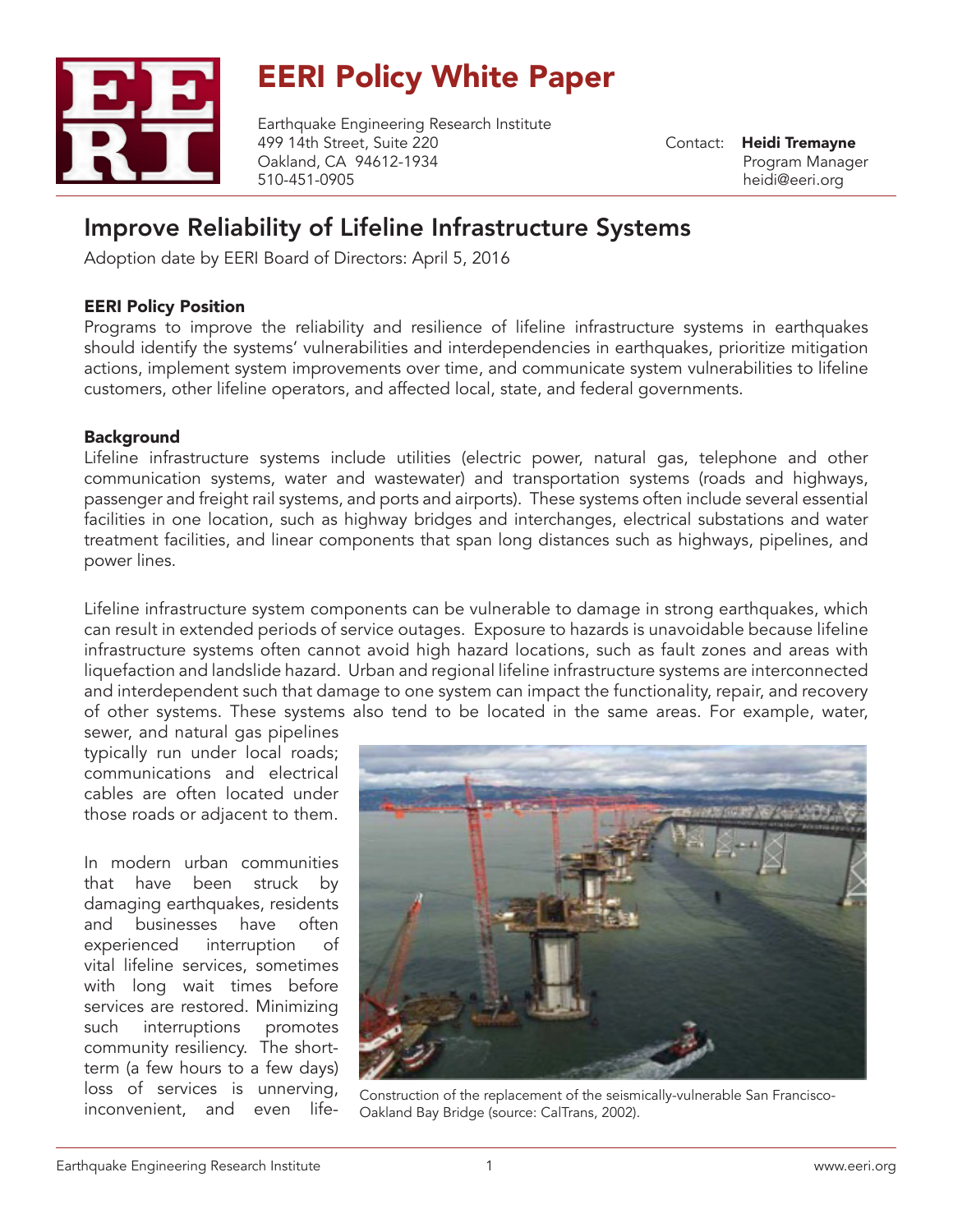threatening to some. Longer-term service outages of weeks to months for water and sewer services and months to years for transportation outages can significantly impede community recovery and affect quality of life. The impacts of earthquake-caused outages can extend into areas undamaged by the earthquake shaking. These outages can disproportionately harm the young, the elderly, those with special needs, and other vulnerable populations. Affected utility organizations, who pride themselves on safe and reliable service, can be overwhelmed by utility and transportation system damage.

Lifeline infrastructure providers are familiar with frequent natural hazards such as seasonal high winds, wildfires, and flooding. However, damaging earthquakes are infrequent in most parts of the US, and system operators are generally not familiar with mitigating the earthquake risks to their systems. Furthermore, individual lifeline infrastructure service providers often do not communicate information about system vulnerabilities and interdependencies with other system providers or local governments in the communities served, which limits the ability to coordinate risk reduction and emergency planning. However, a number of major lifeline systems have in-depth experience in assessing and reducing their systems' risks and their experiences are a valuable resource for future mitigation efforts in other communities.

## Needed Action

Individual public and private utility and transportation system operators and owners should take the following steps:

1. Assess the likely performance of their systems in potential significant earthquakes.

This involves identifying significant seismic hazards, including likely earthquakes and associated seismic shaking and ground failure in the lifeline service region. The next step is to perform functional assessments of the expected loss of function of the lifeline system components and the resulting loss of service in the community, including the impact of damage to other lifeline systems on which they depend.

2. Develop a prioritized work plan to reduce future earthquake damage and loss of service.

Mitigation actions should be prioritized considering the severity and consequences of service disruption by likely earthquakes and the probability of occurrence of different earthquake scenarios.

3. Implement system improvements to minimize the loss of lifeline services in earthquakes.

This involves identifying and securing funding sources for a long-term capital improvement program.

The National Institute of Standards and Technology (NIST), the American Society of Civil Engineers (ASCE), federal and state Departments of Transportation, and other organizations should develop and implement guidance for achieving acceptable utility and transportation performance in earthquakes that are consistent and appropriate for all of the lifeline infrastructure systems.

Local and state governments in seismically hazardous areas should establish Lifeline Infrastructure Councils of the service providers in their area. The Councils would be charged with improving communication about expected lifeline performance, coordinating plans for emergency response and recovery, and encouraging the funding of improvements in those systems to achieve desired performance levels.